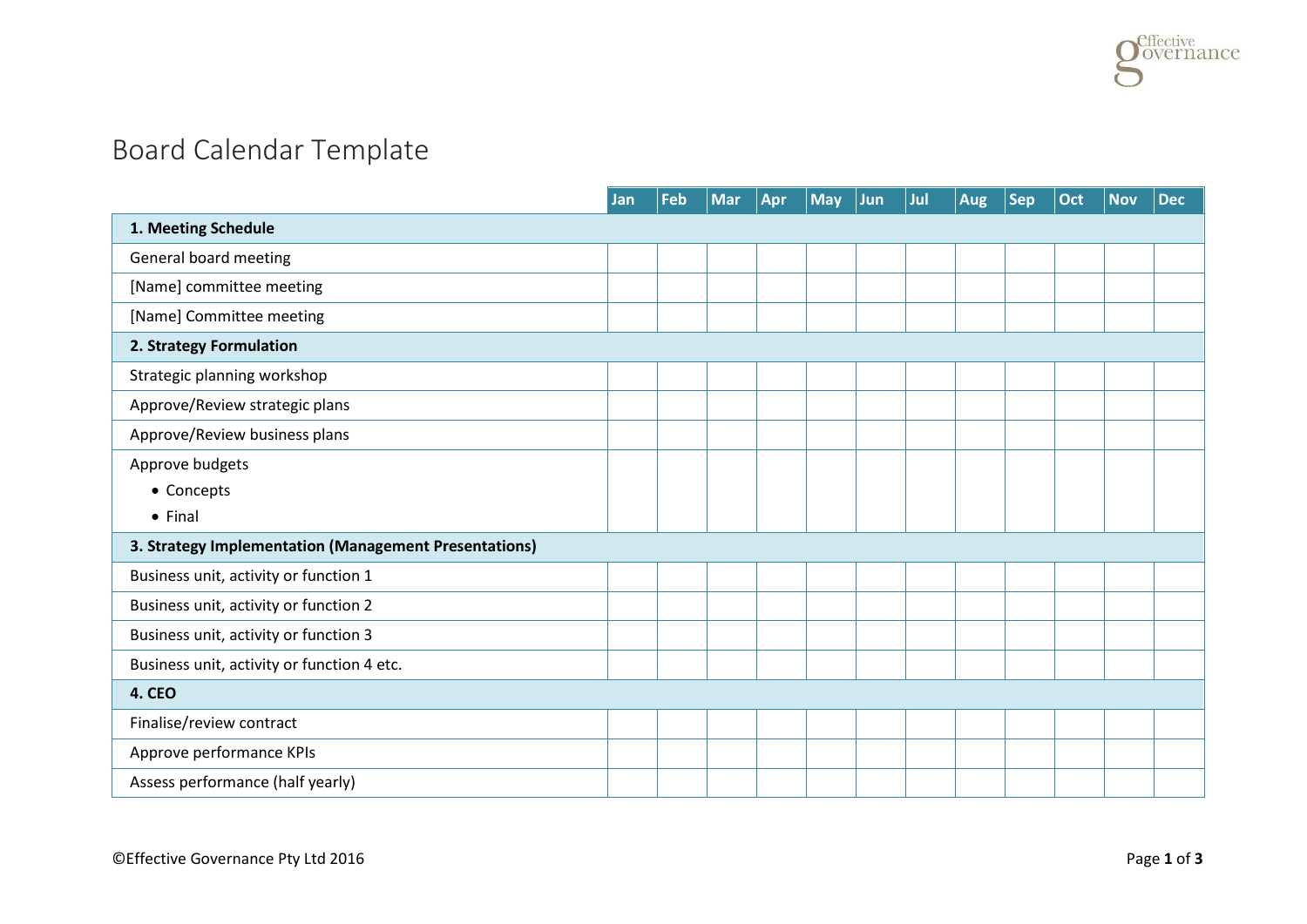

|                                          | Jan | Feb | <b>Mar</b> | Apr | <b>May</b> | Jun | Jul | <b>Aug</b> | <b>Sep</b> | Oct | <b>Nov</b> | <b>Dec</b> |
|------------------------------------------|-----|-----|------------|-----|------------|-----|-----|------------|------------|-----|------------|------------|
| Assess performance (full year)           |     |     |            |     |            |     |     |            |            |     |            |            |
| Review remuneration                      |     |     |            |     |            |     |     |            |            |     |            |            |
| Review succession planning               |     |     |            |     |            |     |     |            |            |     |            |            |
| Review senior management with CEO        |     |     |            |     |            |     |     |            |            |     |            |            |
| 5. Accountability                        |     |     |            |     |            |     |     |            |            |     |            |            |
| Financial reports                        |     |     |            |     |            |     |     |            |            |     |            |            |
| • approve half year                      |     |     |            |     |            |     |     |            |            |     |            |            |
| • full year results - management         |     |     |            |     |            |     |     |            |            |     |            |            |
| • review substantially audited full year |     |     |            |     |            |     |     |            |            |     |            |            |
| • approve full year                      |     |     |            |     |            |     |     |            |            |     |            |            |
| Full year results - commentary           |     |     |            |     |            |     |     |            |            |     |            |            |
| Approve full year forecast               |     |     |            |     |            |     |     |            |            |     |            |            |
| Annual report                            |     |     |            |     |            |     |     |            |            |     |            |            |
| • concept/drafts                         |     |     |            |     |            |     |     |            |            |     |            |            |
| • approved                               |     |     |            |     |            |     |     |            |            |     |            |            |
| 6. Monitoring and Supervision            |     |     |            |     |            |     |     |            |            |     |            |            |
| Review CEO report format                 |     |     |            |     |            |     |     |            |            |     |            |            |
| Review board reporting requirements      |     |     |            |     |            |     |     |            |            |     |            |            |
| Whole of business risk review            |     |     |            |     |            |     |     |            |            |     |            |            |
| 7. Policy Making and Review              |     |     |            |     |            |     |     |            |            |     |            |            |
| Review board charter                     |     |     |            |     |            |     |     |            |            |     |            |            |
| Review remuneration policy               |     |     |            |     |            |     |     |            |            |     |            |            |